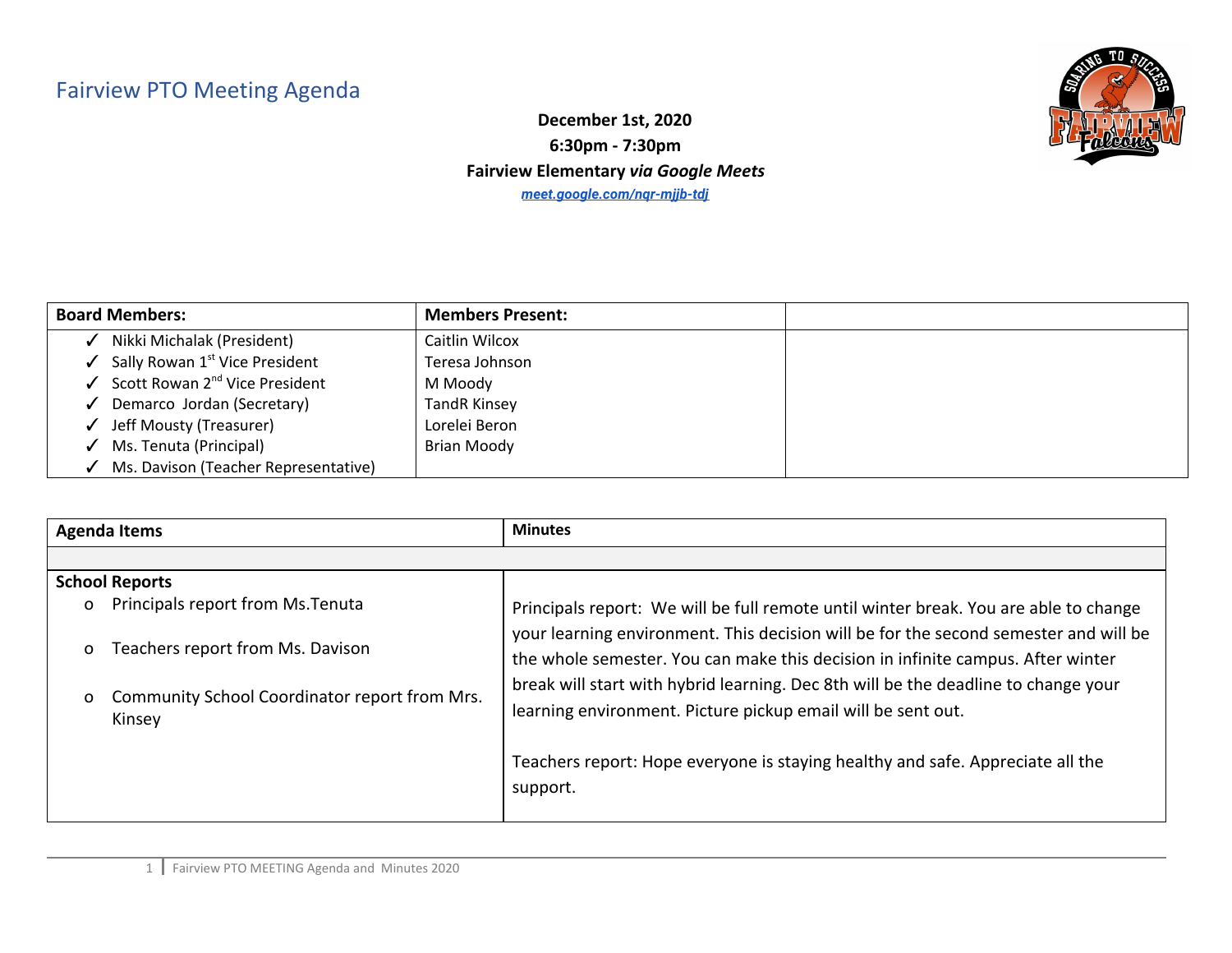|                           | Community School Coordinator report: Drive through reading was successful and<br>fun! Partnered with Calvary baptist                                                                                                                                                                                                                                                                                                                                                                                                                                                                                                                                                                                                                                                                           |
|---------------------------|------------------------------------------------------------------------------------------------------------------------------------------------------------------------------------------------------------------------------------------------------------------------------------------------------------------------------------------------------------------------------------------------------------------------------------------------------------------------------------------------------------------------------------------------------------------------------------------------------------------------------------------------------------------------------------------------------------------------------------------------------------------------------------------------|
|                           | Angel Tree applications are closed, however if your family has a need, please contact<br>Mrs. Kinsey. If you are dropping off gifts, please reach out to Kinsey to make sure<br>someone will be at the office for drop off.                                                                                                                                                                                                                                                                                                                                                                                                                                                                                                                                                                    |
|                           | Mid central partnership completed this week on energy assistance.                                                                                                                                                                                                                                                                                                                                                                                                                                                                                                                                                                                                                                                                                                                              |
| <b>President Updates:</b> | PTO President's Luncheon was today. Dr. Weikle updated on the communication<br>that went out regarding the update. Any ideas on family engagement<br>activities? Virtual art night PTO and PTA leaders facebook pages with great ideas.<br>How can we help support families?<br>We encourage you to attend and help promote to your network the upcoming<br>Town Hall 3-part series, "Coping with Covid", focusing on mental health needs in<br>our community.<br>Session 1 is tomorrow, Tuesday December 1 <sup>st</sup> , at 5PM, via Zoom.<br>We are grateful to the outstanding panel of local experts who are lending their<br>time and knowledge to event. Please help spread the word for tomorrow's<br>session, by sharing the Facebook Event on your newsfeeds, which can be found at |
|                           | this link. https://www.facebook.com/events/833959050670581<br>Time: Dec 1, 2020 05:00 PM Central Time (US and Canada)<br>Every week on Tue, 3 occurrence(s)<br>Dec 1, 2020 05:00 PM                                                                                                                                                                                                                                                                                                                                                                                                                                                                                                                                                                                                            |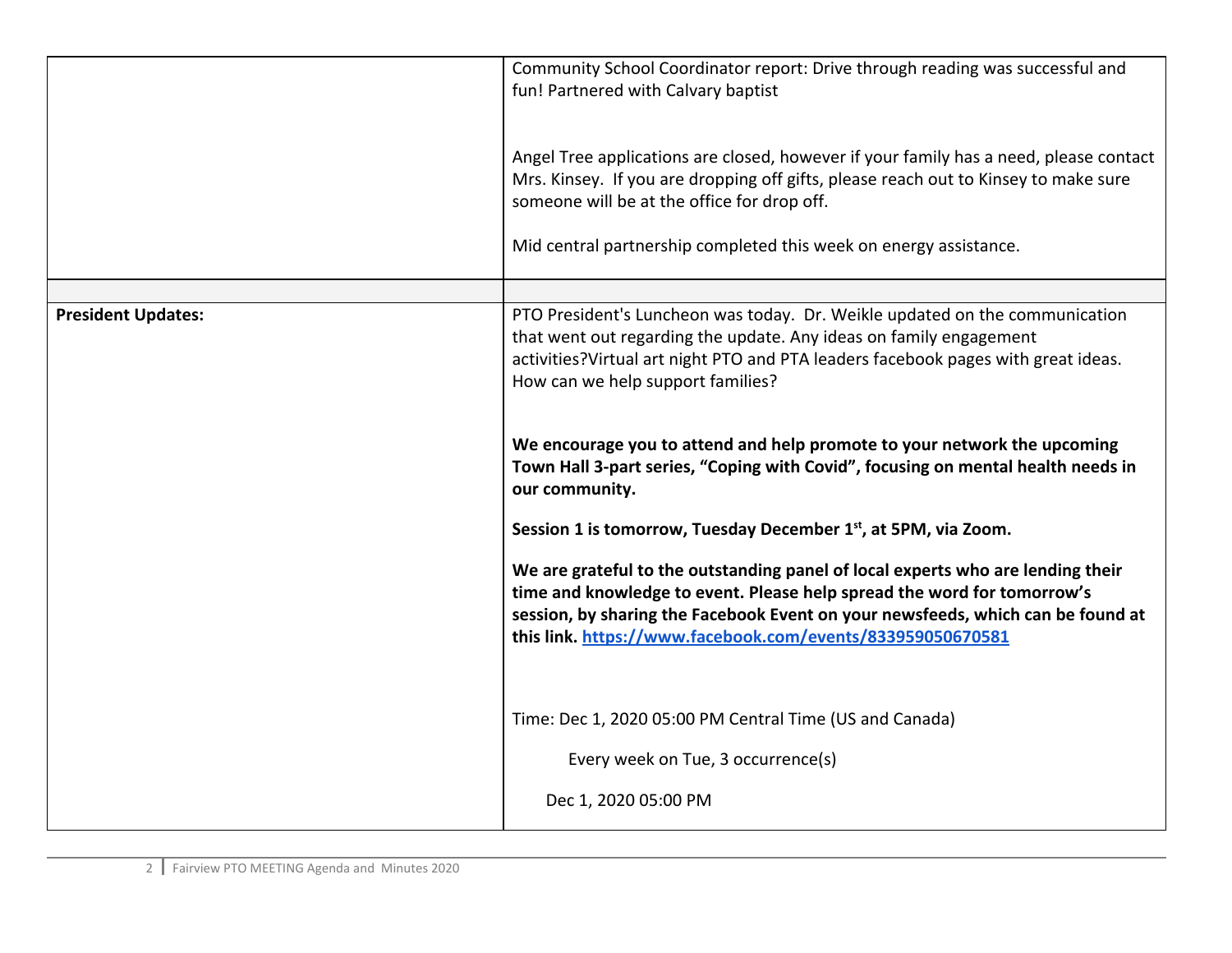|                                 | Dec 8, 2020 05:00 PM                                                                                                                                                                                                                                                           |
|---------------------------------|--------------------------------------------------------------------------------------------------------------------------------------------------------------------------------------------------------------------------------------------------------------------------------|
|                                 | Dec 15, 2020 05:00 PM                                                                                                                                                                                                                                                          |
| system.                         | Please download and import the following iCalendar (.ics) files to your calendar                                                                                                                                                                                               |
| Weekly:                         | https://zoom.us/meeting/tJMsceqvqj4jGddyDmamuFWVz226s2qX1NSZ/ics?icsToke<br>n=98tyKuCvrz0pHdCQuRqERowEBY_ob-3wiCVEjadZhTvoAi1GRDTALLAQZKEtAeCB                                                                                                                                 |
|                                 | Join Zoom Meeting                                                                                                                                                                                                                                                              |
|                                 | https://zoom.us/j/97163745933?pwd=cjB2ZFlxYmkwRVo0bkFYdWh6RW9ZQT09                                                                                                                                                                                                             |
|                                 | Meeting ID: 971 6374 5933                                                                                                                                                                                                                                                      |
|                                 | Passcode: 452469                                                                                                                                                                                                                                                               |
|                                 | Dial by your location<br>+1 312 626 6799 US (Chicago)<br>+1 646 558 8656 US (New York)<br>+1 301 715 8592 US (Washington D.C)<br>+1 253 215 8782 US (Tacoma)<br>+1 346 248 7799 US (Houston)<br>+1 669 900 9128 US (San Jose)<br>Meeting ID: 971 6374 5933<br>Passcode: 452469 |
|                                 |                                                                                                                                                                                                                                                                                |
| <b>Secretary Minutes Review</b> | November 2020 Minutes<br>Ryan Mousty-First<br>Terasa Johnson- Seconded                                                                                                                                                                                                         |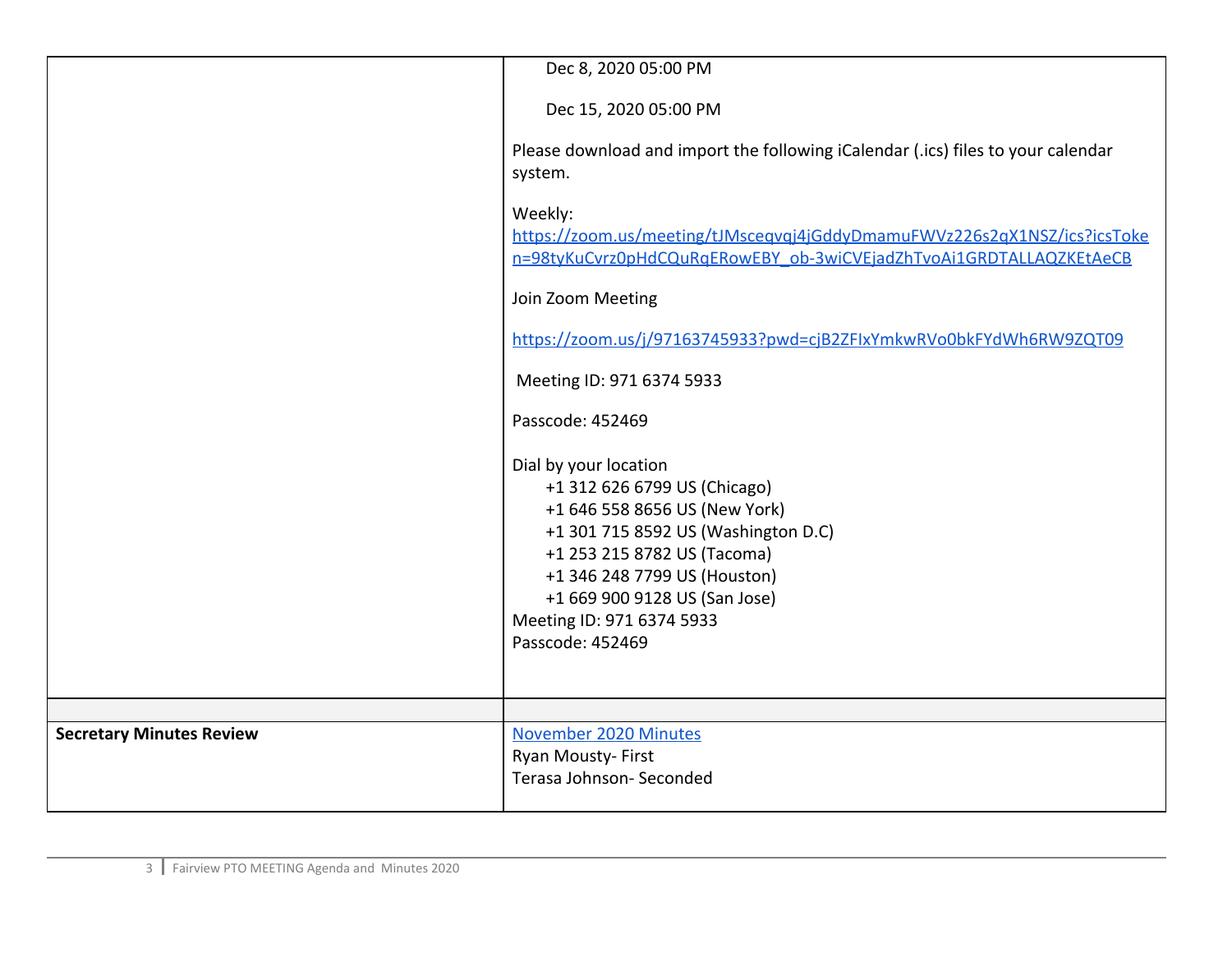| <b>Treasurer's Report</b> | <b>Treasurer's Report</b> |
|---------------------------|---------------------------|
|                           |                           |
|                           |                           |
|                           |                           |
|                           |                           |
|                           |                           |
|                           |                           |
|                           |                           |
|                           |                           |
|                           |                           |
|                           |                           |
|                           |                           |
|                           |                           |
|                           |                           |
|                           |                           |
|                           |                           |
|                           |                           |
|                           |                           |
|                           |                           |
|                           |                           |
|                           |                           |
|                           |                           |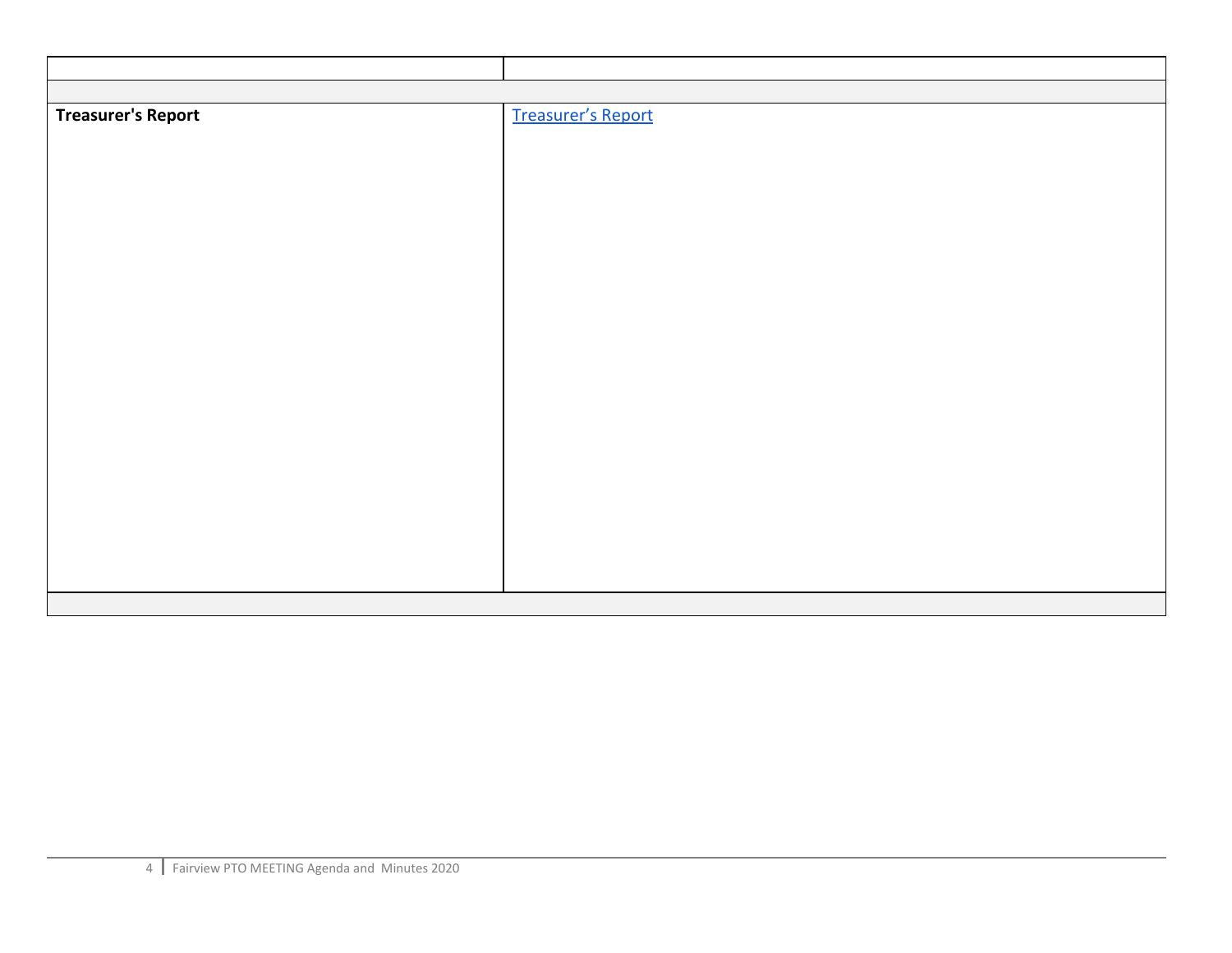| <b>Committees</b> |                                                                                                                        |                                                                                                                                                                                                            |
|-------------------|------------------------------------------------------------------------------------------------------------------------|------------------------------------------------------------------------------------------------------------------------------------------------------------------------------------------------------------|
| O                 | <b>Teacher Hospitality</b>                                                                                             | Dec 11 <sup>th</sup> will be a teacher snack day appreciation, prepackaged goodies and other<br>treats that you can drop off between dec 8 <sup>th</sup> - dec 10 <sup>th</sup> and delivered on Dec 11th. |
| $\mathsf{o}$      | Fundraising<br>Spiritwear (Nikki, Ryan)<br>$\mathbf{o}$<br>Spirit Nights (Sally)<br>$\mathbf 0$<br><b>Boxtops</b><br>O | Spiritwear: Nikki and Kinsey worked with Gavina to get an online store set up.<br>Planned start for the 1st week of January.                                                                               |
|                   | Mum fundraiser<br>$\bigcirc$<br><b>Pastry Puffins</b><br>O                                                             | <b>Spirit Nights: Mention Fairview</b><br>Portillo's-12/7/2020 4PM to 8 PM, present flyer at drive thru.                                                                                                   |
| $\circ$           | Monthly recurring fundraisers<br>eScrip/Schnucks<br>$\circ$<br>Casey's<br>$\circ$                                      | <b>Boxtops:</b> Local Church donated box tops.                                                                                                                                                             |
|                   | Amazon Smile<br>O<br>Papa Johns<br>$\circ$                                                                             | Pastry Puffins: Went very well!!                                                                                                                                                                           |
| $\mathbf{O}$      | <b>Family Engagement</b>                                                                                               | Reading Night drive through went well!                                                                                                                                                                     |